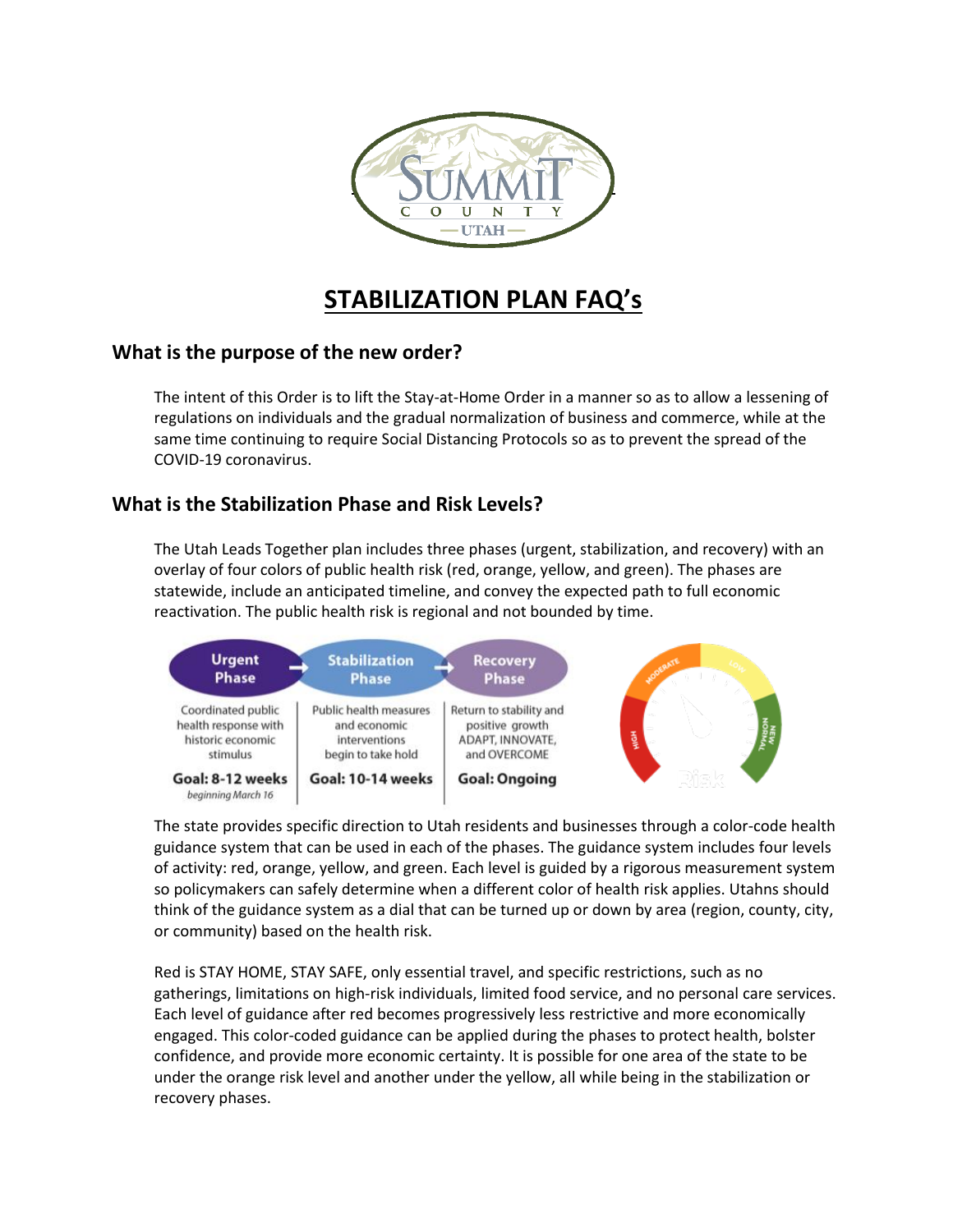# **Is it possible to go back to the Urgent phase we were just in?**

Regression back to the Urgent Phase and Red Level is possible if we don't continue to follow the public health protocols laid out by State and County experts. The road to recovery will progress gradually as all of us "turn up the dial" to reactivate the economy, while protecting public health. Think of it as a "brightener," not a switch, and plan accordingly. Strict adherence to public health protocols is essential so we don't move back to the Urgent Phase.

# **What is the timeframe for this new order?**

This new order for Summit County, as well as any future orders, will be reviewed every 2 weeks and will depend on the impact from our efforts on containing and eliminating the spread of COVID-19. This Order shall become effective at 12:01 a.m. on May 1, 2020, and will continue to be in effect until 11:59 p.m. on July 1, 2020, or until it is extended, rescinded, superseded, or amended in writing. This Order shall be re-evaluated in fourteen (14) calendar days. Should scientific data indicate that the spread of COVID-19 in Summit County has substantially increased, the County may reinstitute the Stay-at-Home Order.

# **How does this new phase affect local businesses?**

Visit<https://bit.ly/2020-05SC> to see the full list of restrictions and limitations for each business sector, as outlined in Joint Public Health Order 2020-05.

# **Will in-house dining be allowed now?**

Yes, in-house dining will be allowed, but with certain restrictions, including:

- o Tables limited to groups of up to 6 people
- o 6 feet distance must be maintained between parties and tables at all times
- o Contactless payment is encouraged
- o Staff members must wear face masks at all times

Visit<https://bit.ly/2020-05SC> to see the full list of restrictions and limitations for restaurants.

# **Can I meet up with friends and hold gatherings?**

Yes, you can participate in gatherings of up to 20 people assuming you:

- o sanitize regularly and avoid touching shared surfaces
- o self-monitor and do not attend if experiencing symptoms
- o maintain social distance at least 6 feet apart at all times

#### **Can I now gather with my extended family members?**

Yes, but group sizes should not exceed 20 members in attendance. Those who gather should still follow the 4S's: sanitize, self-monitor, social distance and safely gather.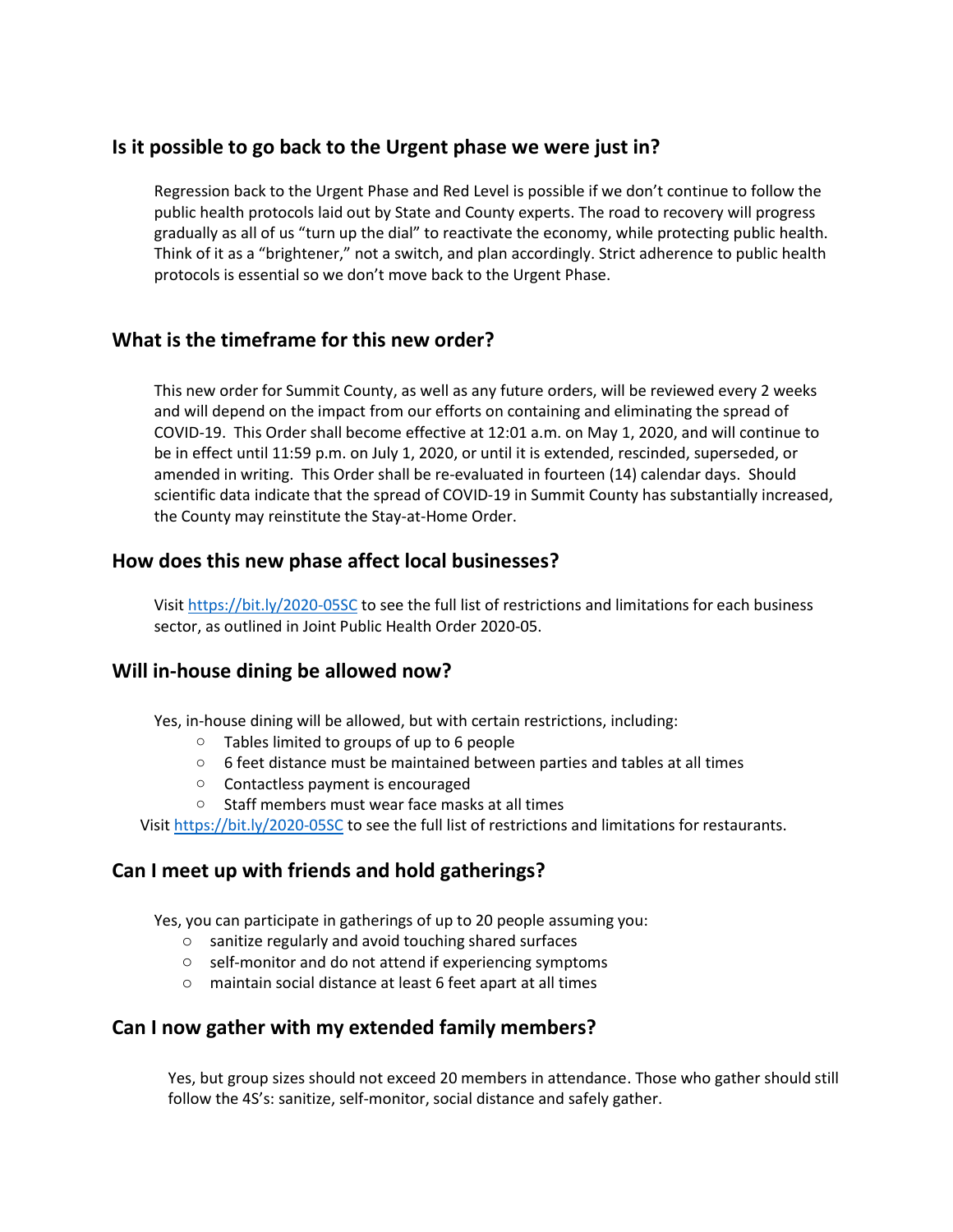# **What are the current Social Distancing Protocols we should follow?**

All individuals currently living within Summit County, Utah, to the maximum extent practicable, are directed to engage in the following practices:

- Stay at home as much as possible.
- Work from home whenever possible.
- Vulnerable individuals (aged 60 and older, individuals who are immunocompromised or have underlying health conditions) should follow the guidance set forth by the Centers for Disease Control and Prevention ("**CDC**") and take enhanced precautions.
- Encourage socializing by phone and video chats.
- Individuals who are exhibiting symptoms of COVID-19 (cough, fever, shortness of breath) must wear a non-surgical mask or face covering that completely covers the nose and mouth whenever possible.
- It is recommended that all residents wear a non-surgical mask or face covering that completely covers the nose and mouth whenever possible in public settings where other social distancing measures are difficult to maintain.
- Avoid visits to hospitals, nursing homes, and other residential care facilities.
- Self-quarantine for fourteen (14) days after being exposed to an individual confirmed to have COVID-19.
- Engage in appropriate social distancing, including:
	- $\circ$  maintaining a 6-foot distance at all times from other individuals when in public;
	- o not shaking hands with other individuals;
	- o not visiting friends or family without urgent need;
	- $\circ$  not attending any gathering in excess of twenty (20) people, except for members of the same household or residence.
- Follow strict hygiene standards, including:
	- o washing hands frequently with soap and water for at least 20 seconds;
	- o using hand sanitizer frequently;
	- o avoiding touching your face;
	- o covering coughs or sneezes (e.g., into the sleeve or elbow, not hands);
	- $\circ$  regularly cleaning high-touch surfaces (e.g., buttons, door handles, counters, light switches)
	- o following any other standards promulgated by the CDC, the Utah Department of Health, and the Summit County Health Department ("**Health Department**").

# **Are we allowing visitors and 2nd homeowners into the county?**

Yes. However, non-essential travel outside of the County is strongly discouraged. Restrictions, such as maximum gathering sizes and social distancing, will help to prevent spread of the disease. Individuals need to also take responsibility to protect themselves by limiting travel outside of the home, social distancing, wearing a mask and washing hands regularly. If the number of positive cases begins to tick up we may need put additional restrictions in place as we move forward.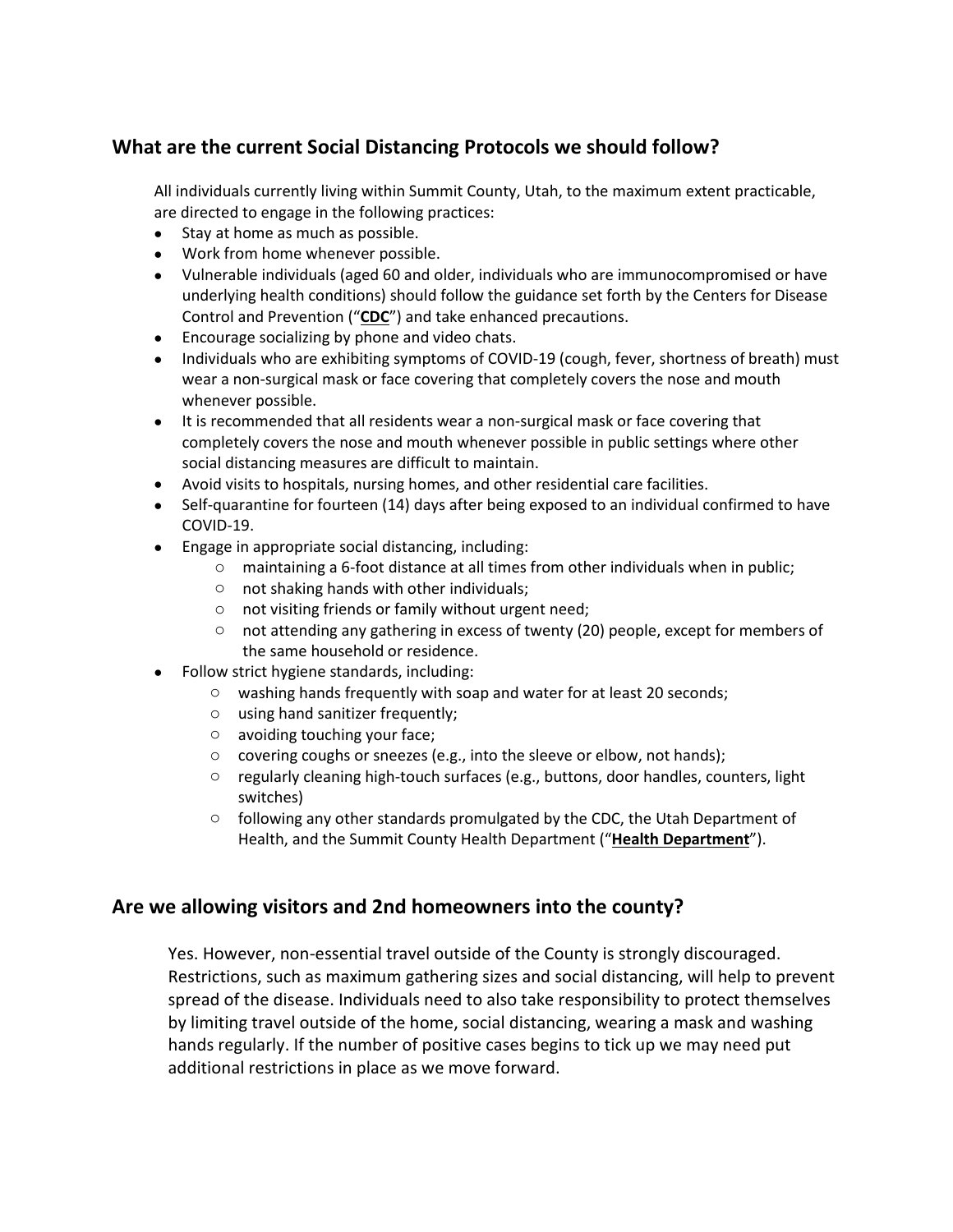#### **What are the 4 S's?**



Wash hands for 20+<br>seconds with soap Use hand sanitizer living areas

pains, decreased sense of throat

exposed

You can reduce your risk of acquiring COVID-19



Avoid unnecessary gatherings Wear a mask while in public

# felv gather

allowed touching shared surfaces<br>- Self-Monitor and do not attend if

#### **Will large events be allowed to happen this summer?**

It will take some creativity to hold large-scale events during the Stabilization phase. Some event organizers are looking at virtual options. Others have decided to postpone or cancel. Ultimately, any event that is carried out will be required to follow social distancing measures and not exceed in-person gatherings of over 20 persons.

#### **Will testing be continued in this phase?**

Yes. To find the testing site nearest you visit [https://coronavirus.utah.gov/utah-covid-](https://coronavirus.utah.gov/utah-covid-19-testing-locations/)[19-testing-locations/](https://coronavirus.utah.gov/utah-covid-19-testing-locations/).

#### **Am I required to wear a facemask when out in public?**

Please, when you're in public places, wear a mask. Doing so will help protect you and others as we work to keep Utah healthy and safe.

On April 28 Gov. Gary Herbert and Lt. Gov. Spencer Cox announced the 'A Mask for Every Utahn' initiative, a public-private partnership to provide a free face mask to Utahns who don't have one.

The initiative is especially focused on: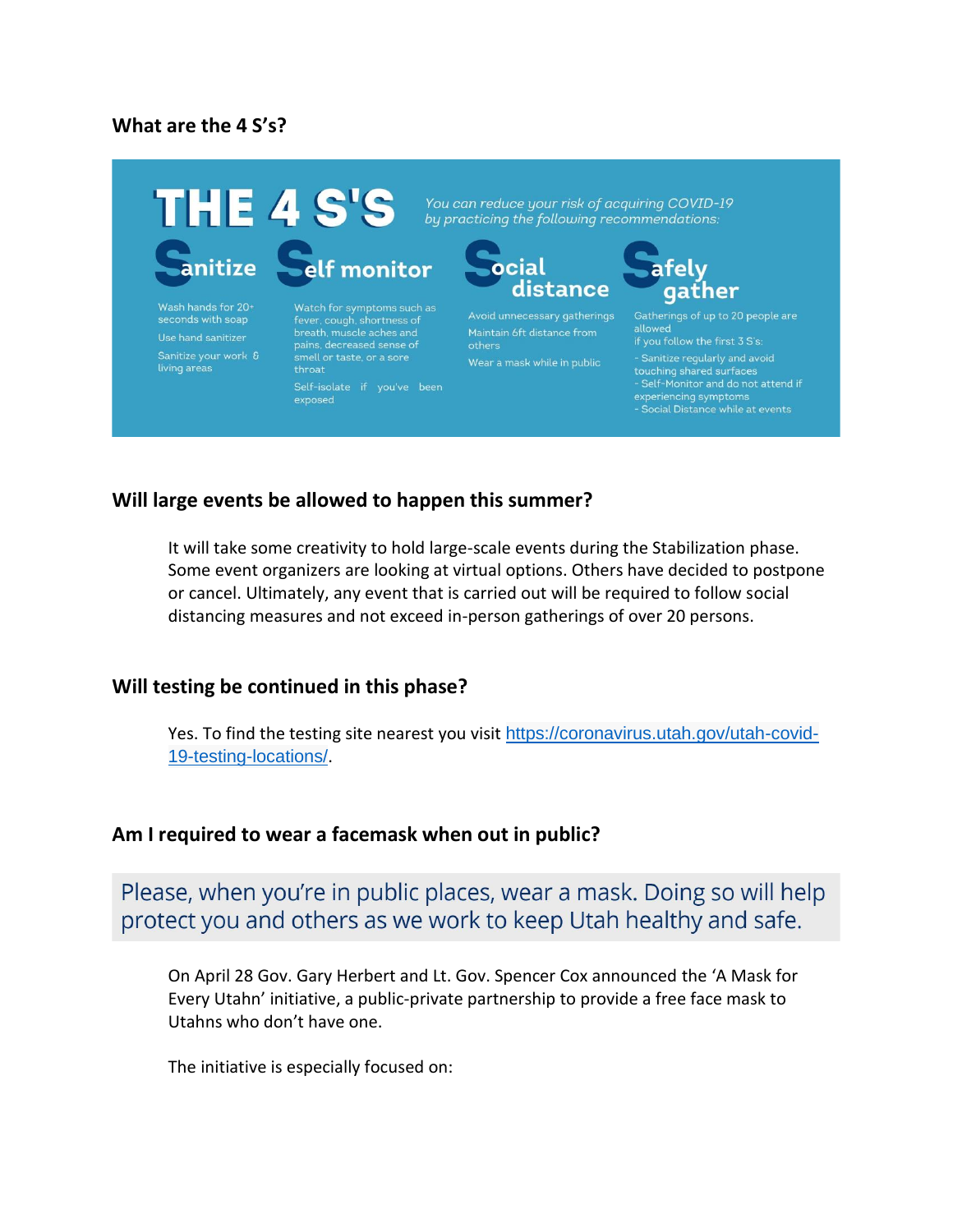- 1. People who do not have a mask.
- 2. People unable to make a mask or get one from someone.
- 3. People who cannot purchase a mask.

The state will provide a mask for people who fit the above situation. Send citizens to [coronavirus.utah.gov/mask](http://coronavirus.utah.gov/mask) to fill out a web form to request a mask. The state will mail, at no cost to the resident, up to 6 masks to each residential address. It may take up to three weeks to receive the masks.

#### **How long will this Order be in effect?**

The Order will be in effect through July 1, 2020, but will be reviewed by the County and the Health Department every 14 days.

# **What is the process for applying for consideration to change or appeal of the Order?**

A formal appeal can be made by sending your name, address, business or industry name, along with the basis and reason for your appeal to pbondurant@summitcounty.org. You will receive a confirmation email once your appeal has been received. The Health Department is allowed 10 days from the receipt of your appeal to provide an answer.

# **If I can meet all of the protocols in the Order, can I open ASAP?**

If a business is in a position to meet the requirements of the order, they are allowed to open the parts of their business described in the Order. In some cases, not all aspects of a business were allowed to open. Please check the Order to see what limitations may have been placed on your industry or business.

# **Who do I speak with for clarification of specific rules that apply to my business?**

The clearinghouse is the best place for interpreting how specific rules apply to individual businesses. They can be reached by emailing [clearinghouse@summitcounty.org.](mailto:clearinghouse@summitcounty.org)

# **Where can I find more information?**